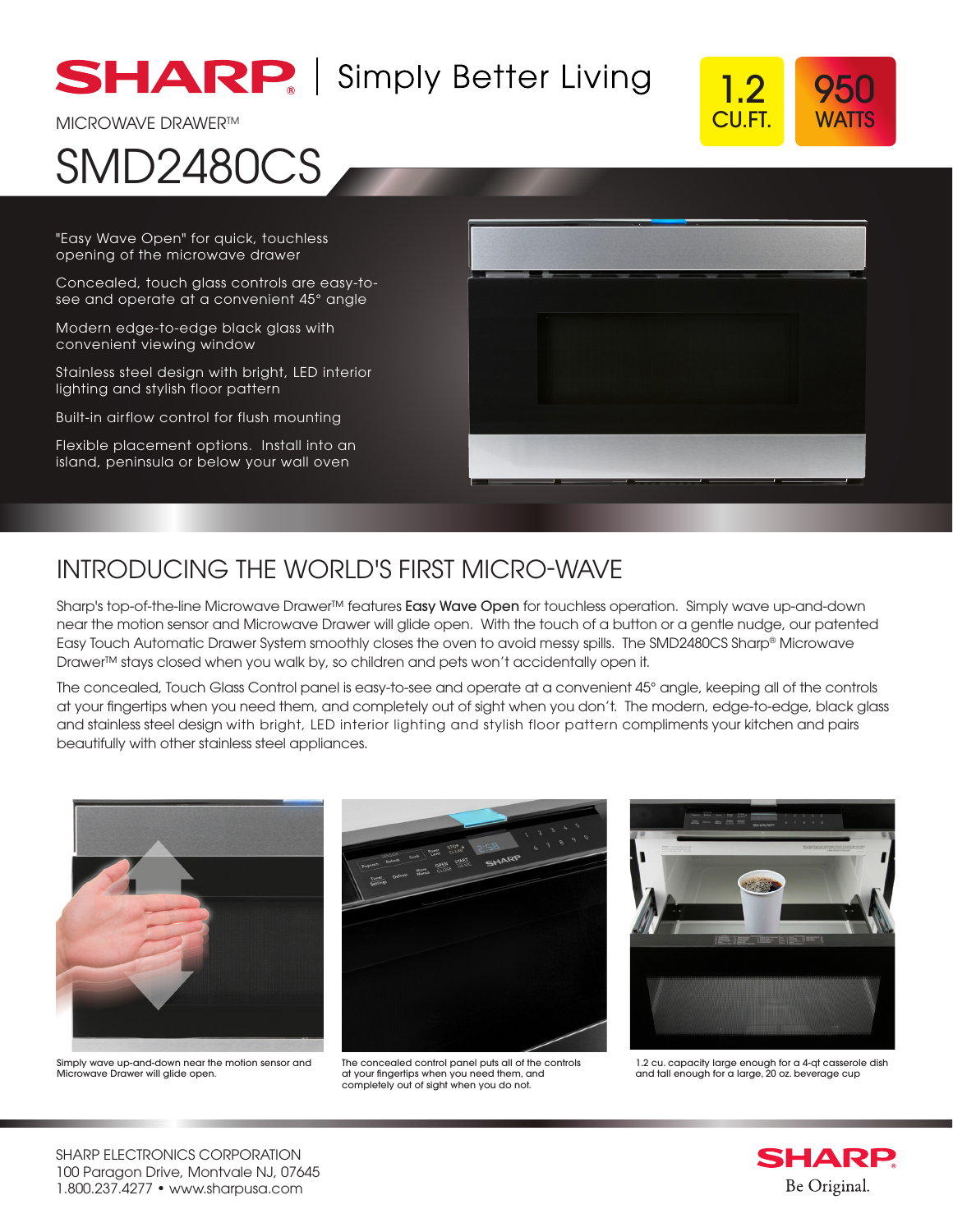

## **SHARP** | Simply Better Living

#### **MICROWAVE DRAWER™**

# SMD2480CS

#### **FEATURES**

| Finish                         | <b>Stainless Steel, Black Glass</b> |
|--------------------------------|-------------------------------------|
| <b>Drawer Opening</b>          | "Easy Wave Open" Motion Sensor or   |
|                                | Open/Close Button                   |
| Width                          | 24"                                 |
| Capacity (cu. ft.)             | 1.2                                 |
| Output Power (watts)           | 950                                 |
| Interior Light                 | LED                                 |
| Timer/Settings                 | Yes                                 |
| Open/Close                     | Yes                                 |
| Start/+30 Sec                  | Yes                                 |
| Stop/Clear                     | Yes                                 |
| Power Level                    | 11                                  |
| Clock                          | Yes                                 |
| Multi-Stage Cooking            | 4                                   |
| Control Lock                   | Yes                                 |
| Demo Mode                      | Yes                                 |
| Microwave ON Indicator         | Yes                                 |
| <b>End of Cooking Reminder</b> | Yes                                 |
| Auto Start                     | Yes                                 |
| <b>Standby Mode</b>            | Yes                                 |

#### CONTROL PANEL

| <b>Control Panel Location</b> | Center/Top                       |
|-------------------------------|----------------------------------|
| Control Panel Type            | Glass Touch, Drop-Down 45° Angle |
| Display Type                  | TCD                              |
| Display Color                 | White on Black Background        |

#### COOKING / MENU PRESETS

| Popcorn                   | Sensor                                     |
|---------------------------|--------------------------------------------|
| Reheat                    | Sensor                                     |
| Defrost Settings          | Ground Meat, Steaks/Chops, Boneless        |
|                           | Poultry, Bone-in Poultry, Roast, Casserole |
|                           | or Soup                                    |
| Sensor Cook               | Baked Potatoes, Sweet Potatoes, Fish/      |
|                           | Seafood, Brown Rice, White Rice,           |
|                           | Quick Fresh Vegetables, Longer Fresh       |
|                           | Vegetables, Steamer Bag, Frozen            |
|                           | Vegetables, Ground Meat, Frozen Entrees    |
| Melt, Soft & Warm Options | Butter, Chocolate, Ice Cream, Cream        |
|                           | Cheese, Syrup, Dessert Topping             |
| Other Menus               | Beverage Reheat, Hot Water, Hot Cereal     |



## **SPECIFICATIONS**

| <b>ADDITIONAL FEATURES</b>                 |                                         |
|--------------------------------------------|-----------------------------------------|
| Oven Floor                                 | <b>Patterned Glass</b>                  |
| Flush Mount                                | Yes, vent incorporated in the bottom of |
|                                            | drawer face                             |
|                                            |                                         |
| <b>OPTIONAL ACCESSORY</b>                  |                                         |
| <b>Product Name</b>                        | Extension Kit for 30" width             |
| Model                                      | SKMD30E3DS                              |
| Color                                      | <b>Stainless Steel with Black Glass</b> |
| <b>UPC</b>                                 | 074000620629                            |
|                                            |                                         |
| <b>ADDITIONAL SPECIFICATIONS</b>           |                                         |
| Oven Interior (w $x h x d$ )               | 17-5/16" x 7-1/8" x 16-9/16"            |
| Power Source                               | 120V, 60Hz / 14.5A / 1.67 KW            |
|                                            |                                         |
| DIMENSIONS & WEIGHT (in./lbs.) (w x h x d) |                                         |
| <b>Standard Mount Cutout Dimensions</b>    | 22-1/8" x 15-9/16" x 23-1/2"            |
| <b>Flush Mount Cutout Dimensions</b>       | 23-7/8" x 16-1/4" x 23-1/2"             |
| <b>Product Dimensions</b>                  | 23-5/8" x 16.0" x 23-7/16"              |
| <b>Shipping Dimensions</b>                 | 29-1/4" x 21-1/2" x 27-7/8"             |
| Product Weight / Shipping Weight           | 74.0 lbs. / 85.8 lbs.                   |
|                                            |                                         |

| Parts          | 1 year               |
|----------------|----------------------|
| Labor          | 1 year               |
| Magnetron Tube | 5 years (parts only) |
| <b>UPC</b>     | 074000620513         |
|                |                      |

Internal capacity calculated by measuring maximum width, depth and height. Actual capacity for holding food is less.

Product specifications and design are subject to change without notice.

© 2018 Sharp Electronics Corporation. All rights reserved.

Sharp, Microwave Drawer, Supersteam+, Healsio, Plasmacluster and all related trademarks are trademarks or registered trademarks of Sharp Corporation and/or its affiliated companies. All other trademarks are property of their respective owners.

### 1.800.BE.SHARP  $\cdot$  QUESTIONS?  $-$

### SIMPLY BETTER LIVING

At Sharp Home Electronics Company of America, we are committed to Simply Better Living. Our innovative home appliance products are SIMPLE to use, BETTER than the competition, and encourage a HEALTHY LIFESTYLE.

SHARP ELECTRONICS CORPORATION 100 Paragon Drive, Montvale NJ, 07645 1.800.237.4277 • www.sharpusa.com



WARRANTY/UPC